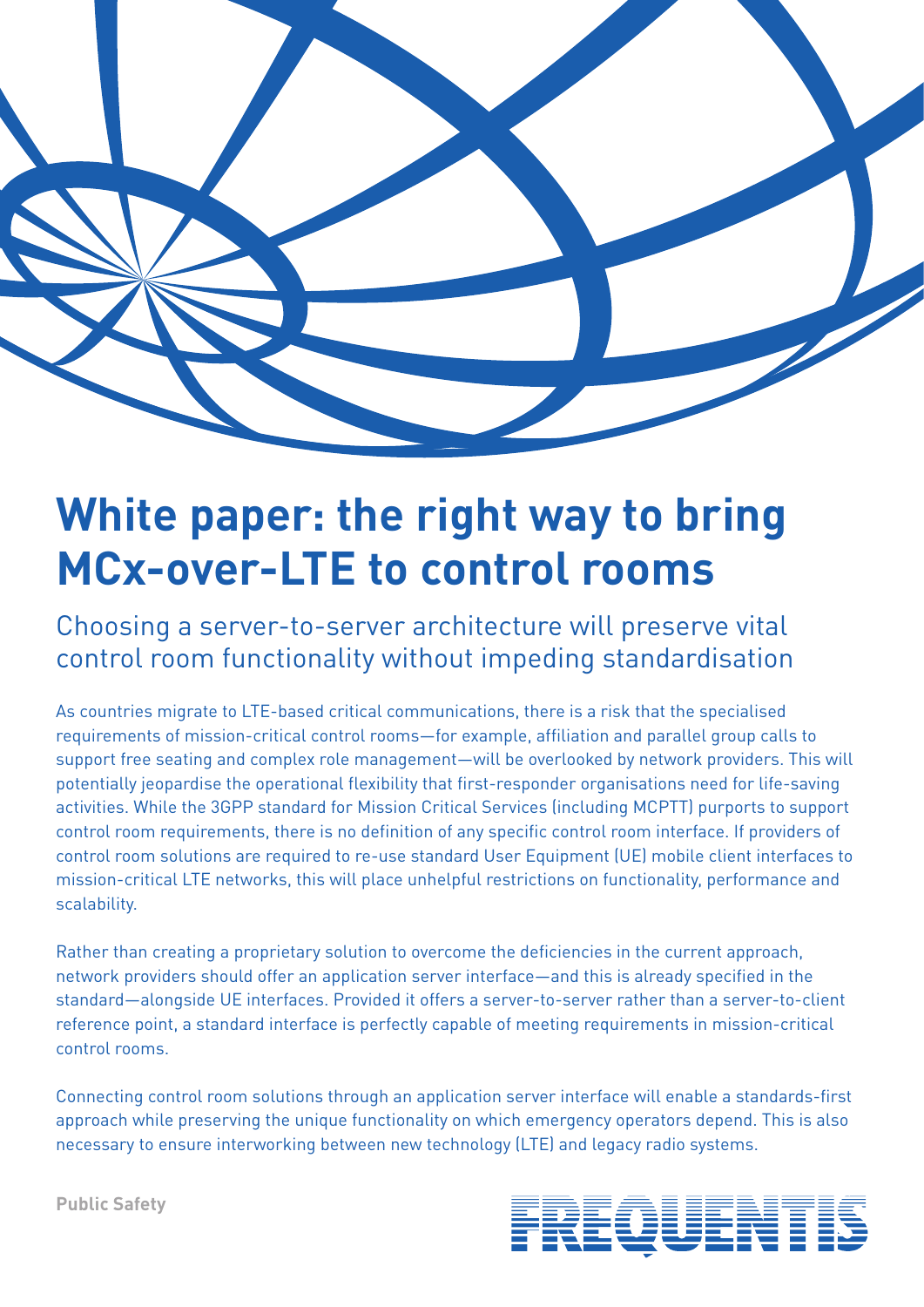# Crucial functions for control rooms

The emergency services and services responsible for maintaining critical infrastructure are vital in any modern nation. To respond to incidents rapidly, effectively and efficiently, these services depend on flexible mission-critical communications to, from and within control room infrastructures. Since a typical incident will demand multiple actions from different responders, operators rarely work in isolation. Rather, they must be able to coordinate activities across dynamic virtual teams, taking advantage of features such as group-combine, multiselect, private call, priority override, affiliation, dynamic group patching, parallel group calls on multiple talk groups, and PTT request queuing. Features like these support free seating within the control room, as well as the sophisticated role management required to support flexible virtual teams.

As the UK, US and other countries push ahead with plans for migrating from trunked radio to LTE (or even 5G), network providers are naturally keen to sell them on the benefits of sophisticated new capabilities. However, in a world that is increasingly geared to the multimedia needs of consumer mobile subscribers, there is a clear risk that network providers will overlook the specific operational requirements of the much smaller population of control room operators. Specifically, the 3GPP standard for Mission Critical Services (MCx), which includes Mission Critical Push to Talk (MCPTT), Mission Critical Data (MCData) and Mission Critical Video (MCVideo), has not defined a specific interface for control rooms. The assumption seems to be that control room clients will be treated as standard mobile devices, putting some existing functionality at risk.

Before even considering future functionality such as video calls and advanced messaging, national bodies must ensure that the adoption path to LTE guarantees at least like-for-like replacement of existing audio and data functions used in mission-critical control rooms. For audio, the basic functions include group communication (both parallel and serial), private calls, emergency calls, patching and ambient listening, while those for data include text messages, DGNA, location information, user tracking and affiliation.

# Learning from history

The standardisation of mission-critical communication on LTE networks will bring a number of important benefits to control rooms, including greater interoperability, increased functionality, access to new multimedia communication, and lower operational costs. However, the current lack of a control-room-specific interface means that some crucial existing functionality will not be available as standard. This could require some costly and inefficient workarounds using mixed legacy-LTE operations and dual-mode mobiles.

Historically, some network and middleware providers have taken the view that a control room console is a standard UE entity with the same functionality requirements as a radio mobile. This assumption is in fact highly limiting and costly, as seen during 18 years of Airwave (a UK-specific version of Motorola DIMETRA 5 and 6) deployment for emergency services in the UK. Specifically, treating control room consoles as standard UEs limits the number of groups that can be managed for events or that users can access and transmit on, creates unnecessary network traffic and does not allow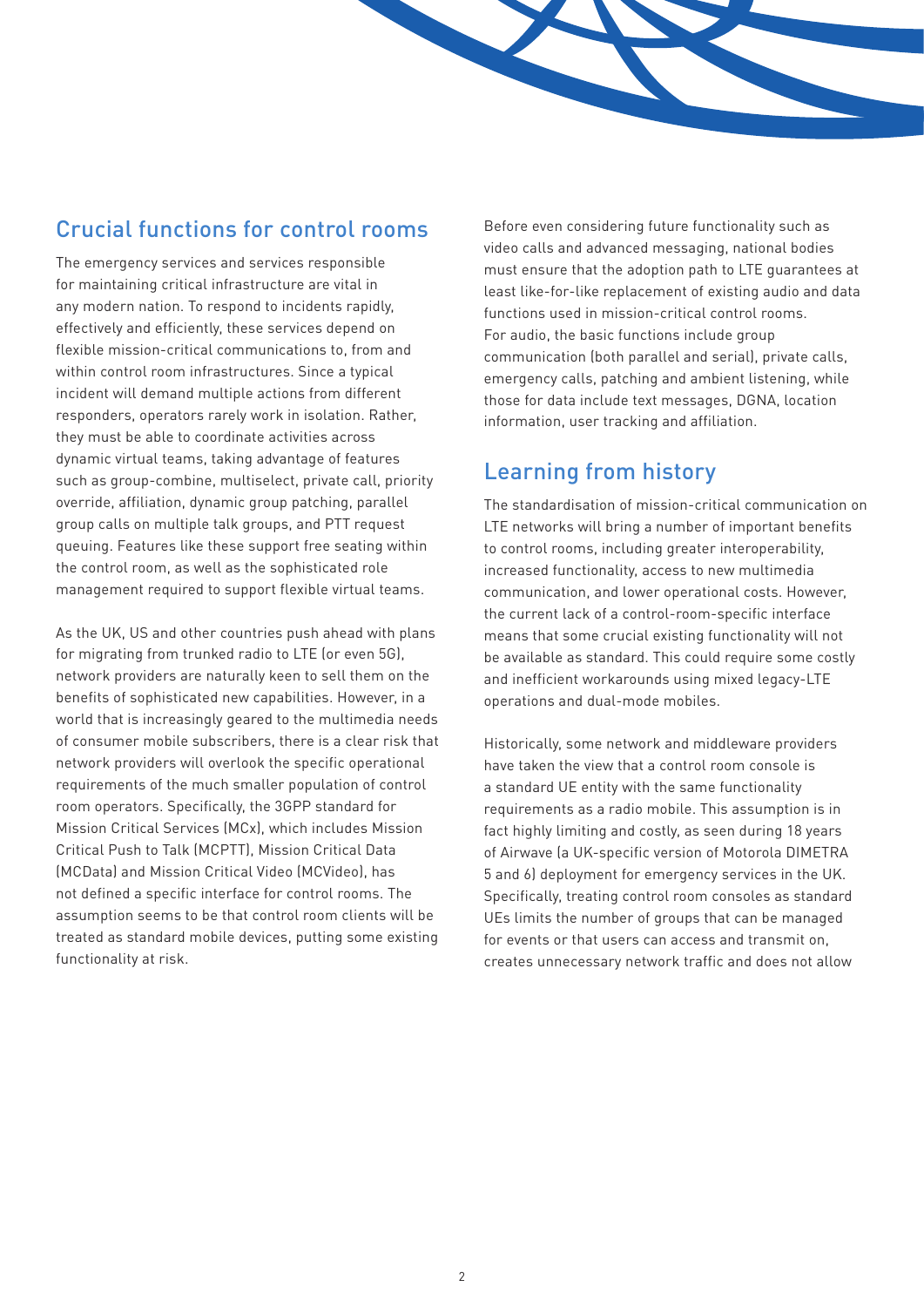enterprise-level affiliation and throughput. It also limits the number of different user roles that can be selected, and the flexibility with which emergency activations can be handled across multiple positions. Over the years, control room suppliers and agencies have developed technical or operational work-arounds—for example "talk group pooling"—but these introduce additional complexity and cost.

We contend that emergency control rooms are much more than simply a collection of individual consoles, and that treating them as a loose grouping of mobiles will fail to deliver efficient implementations, let alone improve on the functionality of existing trunked radio solutions. Such an approach will also make control room implementations difficult, complex and costly.

The current definition of the MCx UE interface introduces limits on how many talk groups or combine groups can be transmitted on at the same time (one Tx stream per UE). By contrast, the use of a standardised server reference point would permit multiple media stream up- and down-links. And although PTT solutions may offer standards-based interfaces and implement standards-based capabilities, past experience suggests that there will be limitations and supplier-specific implementation nuances.

#### Control room requirements

Control room solutions are expected to handle much more than simply mission-critical "radio" communication between groups and individuals. They also provide functionality across incident management, CRM, call taking, mapping, recording and teamwork, and they are usually composed of elements from multiple solution providers. Control room solutions integrate

multiple communication systems—ISDN or SIP/RTP based telephony, intra- and inter-site multi-channel communication (a.k.a. "Intercom"), web chat, trunked radio (P25, TETRA, Airwave) and more—and bring them to each user's working position. They also typically process audio and video at the backend, and perform patching between voice calls, talk group/individual calls and other services. In the near future, they will handle next-generation 999/112/911 calls—for example, video calls routed to a group video broadcast, conference calls with multiple parties including talk groups, and so on.

In addition, most control room solutions on the market include extensive role- and user-management functionality to reflect operational procedures: which users or roles are permitted to take certain actions, which users or roles have access to which talk groups, which users or roles have telephony and video call access rights, and so on. Especially valuable for large organisations, this functionality enables multi-site hot-desking at a national level.

If vendors of control room solutions are required to use a limited UE-based interface for the coming LTE rollout, the result will be more complex—and therefore more costly—implementations that will restrict operational functionality and efficiency for agencies both now and in the future. To preserve existing functionality, some organisations are proposing to continue running legacy radio for MCPTT while switching to LTE for MCData—a potentially inefficient approach that will also require a very good architecture. Equally, vendors will need to implement vendor-specific interfaces which will not be usable for other MCx solutions, increasing development costs and potentially decreasing competition and choice in the market.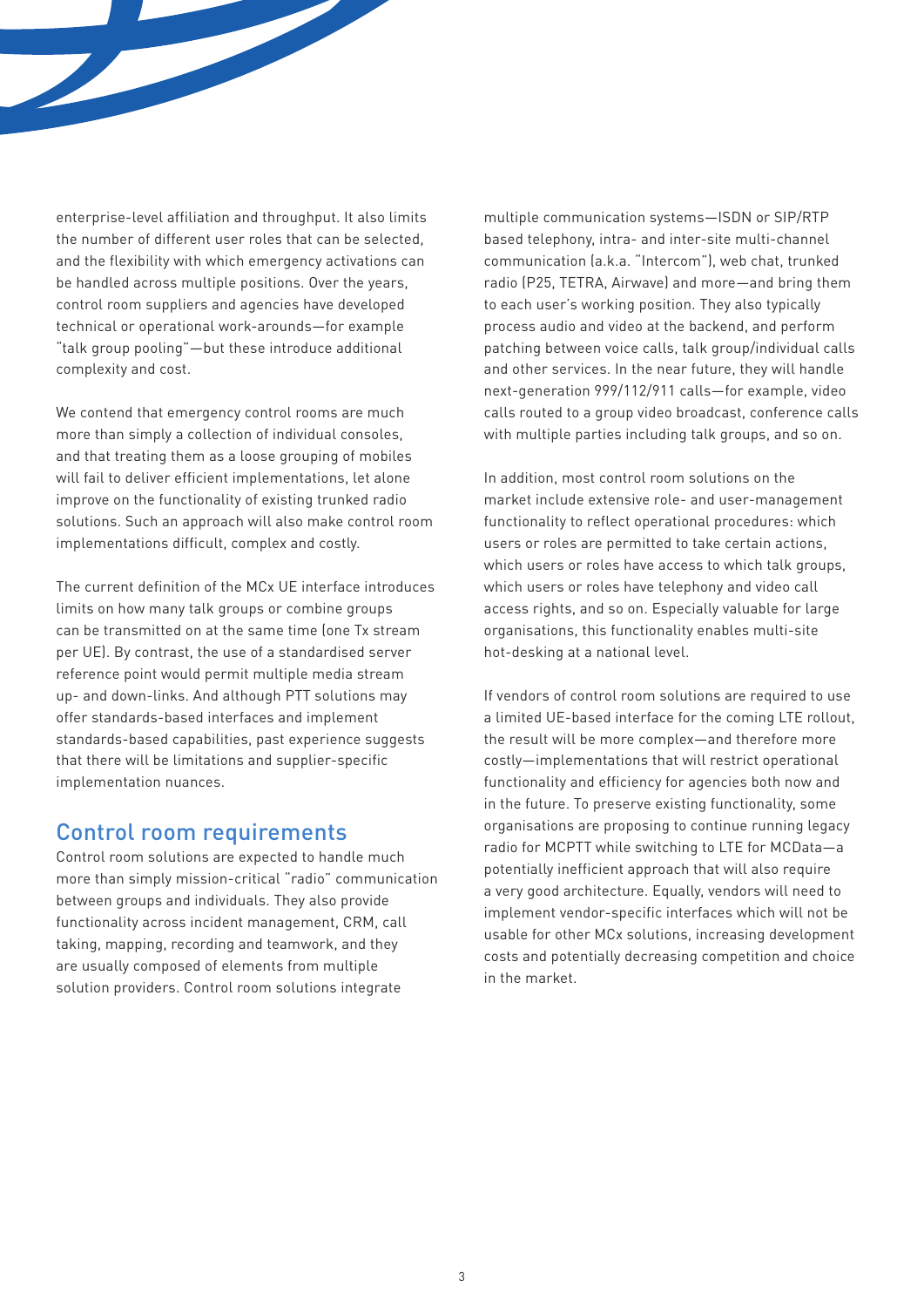### Proposed interfaces

Moving to LTE or 5G represents a major change that will require a good deal of thinking—particularly during the transition phase itself. Rather than investing in costly mobile devices that can work on both legacy and new networks but will then only use 50 percent of their functionality for the rest of their working life, organisations can choose a smarter approach. Using server-to-server reference points or gateways (one for legacy; one for the new mission-critical LTE traffic) will provide complete transparency to the control room without any loss of functionality. A solution with this server-to-server architecture will be able to support normal operations during the transition to LTE and beyond. Equally, organisations will be able to replace

their mobiles step-by-step without any concerns about interoperability between different generations of mobiles, since it will be possible to patch them together regardless of their system of origin.

To address the transition challenge, some network providers are proposing solutions with mixed patching of LTE and trunked radio in the network. However, these solutions are essentially static: setting up patches is a non-real-time process, which can take weeks or even months to complete. This will force first-responder organisations to order potentially hundreds of unnecessary patches in advance just to be on the safe side. The demand on talk group resources and the complexity of the network will rocket as a result, potentially creating an unmanageable environment.



#### Figure 1: Proposed architecture for application plane of MCPTT service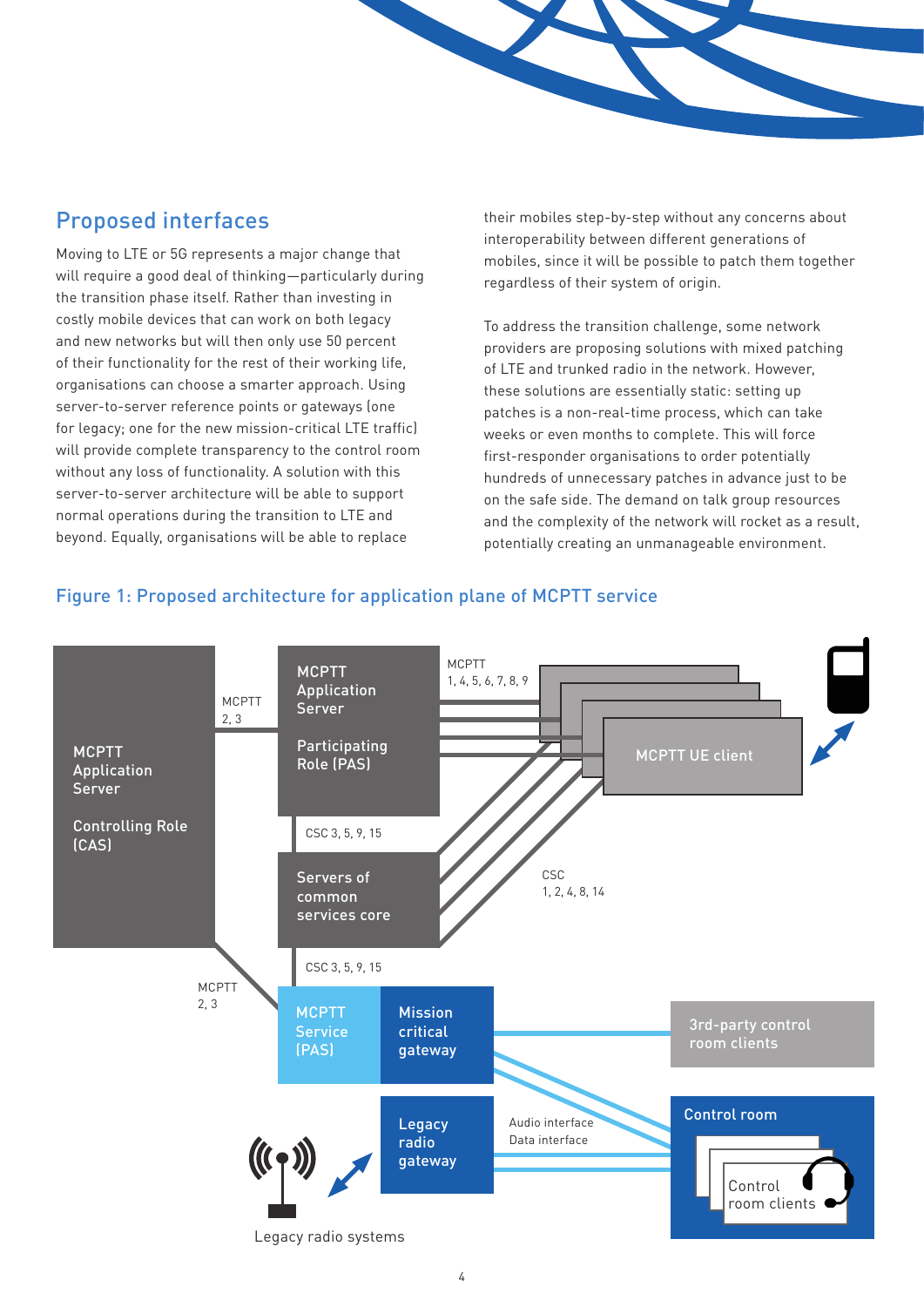Based on the current MCPTT-3 Application Server (AS) standards-based interface, it will be possible to implement all the required features for a control room interface. We contend that vendors of control room solutions should be permitted to connect directly to an application server in a controlling role, henceforth called a controlling application server (CAS). The control room solution would act like a standard Application Server in participating role (PAS) from the perspective of the CAS, but rather than connecting to standard UEs it would serve control room devices. As seen in the most recent ETSI Plugtests, the MCPTT-3 AS interface already provides the required affiliation functionality for control room applications.

It also makes sense on a technical level to use the AS-based (server-to-server) rather than the UE-based (server-to-client) approach—the former requires just two points of integration while the latter requires seven. By acting as a layer of abstraction between the CAS and the control room application, the proposed use of the CAS-PAS interface provides an efficient way to respect the 3GPP MCPTT-over-LTE standard without compromising existing functionality around affiliation and role-management. Vendors will naturally respect authentication and security standards when linking control room devices to the CAS, and control room solutions will sync with user credentials managed in the mission-critical network.

#### Table 1: Comparison of AS- and UE-based audio interfaces in 3GPP MCPTT-over-LTE

| <b>Function</b>               | Server-<br>based | Client-<br>based |
|-------------------------------|------------------|------------------|
| Enables transmission on       | Yes              | <b>No</b>        |
| multiple talk groups from     |                  |                  |
| control room position?        |                  |                  |
| Offers affiliation?           | Yes              | N <sub>0</sub>   |
| Number of MCPTT interfaces    | Low              | High             |
| Complexity                    | Low              | High             |
| Cost of implementing          | Low              | High             |
| cross-position control room   |                  |                  |
| functionality                 |                  |                  |
| Network load on connection to | Low              | High             |
| <b>MCx services</b>           |                  |                  |

## Benefits of a server-based approach

By allowing vendors of control room solutions to use server interfaces rather than UE interfaces, network providers will preserve vital functionality for control room operators. This approach will also eliminate the challenge of ongoing adaptations and workarounds aimed at returning missing functionality to those specialist users, enabling the network providers to concentrate on their core market of consumer mobile users. If network providers enforce the use of UE-based interfaces, the result will be a service to control rooms that is not fit for purpose, imposing limitations on operations that will ultimately put the safety of first responders at risk.

On the technical front, enabling MCPTT-3 connections directly to the CAS will also reduce network load by an estimated 80 percent in the mission-critical infrastructure. This is because control room solutions will require only one connection per resource or group and will themselves handle the distribution of that connection in a redundant and load-balanced manner. Analysis performed for a large organisation has revealed that a UE-based approach would result in approximately 250 concurrent UE instances and up to 1,000 talk group subscriptions (including numerous duplicates). By contrast, the proposed AS-based approach would require a maximum of 180 talk group subscriptions in the same scenario. The AS-based approach would also enable horizontal scaling within the control room solution without linearly increasing the load on interfaces to the mission-critical infrastructure.

Even disregarding the functional needs of control room operators, network providers will need to create and manage AS-based interfaces for their own scaling requirements. We believe that a monolithic server architecture that allows for just one CAS/PAS pair will simply not scale to the performance needs of a nationwide network. This means that network providers will in any case need to create server-to-server interfaces for their own use, and it is just a small step from there to open those already-standardised interfaces for third-party connections to control rooms.